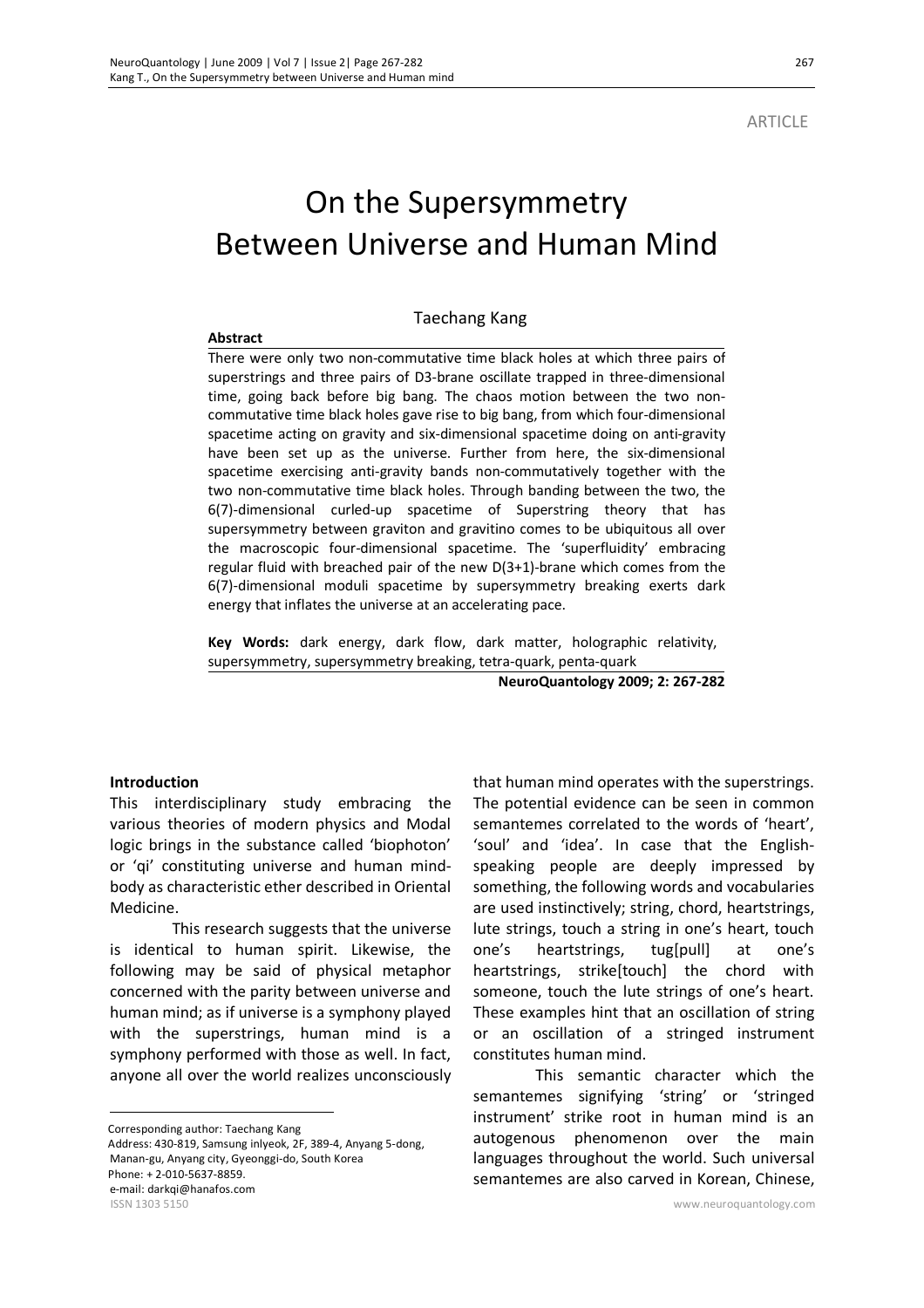Japanese, Russian, Arabic, Sanskrit, Hebrew, Italian, German, French, Portuguese, Spanish and Esperanto. Despite the difference from the above idioms, the word of 'Utungo' being used in Swahili owns double meanings of 'idea' and 'string' in common. With regard to string as essence of mind, many of these coincidences which are transcending human race, culture, language, religion, continent and history conceive a new law of nature that string as a constituent element of matter can accord with that of mind. Taking it in this light that the string in human heart is both mental and physical substance, one side can understand the other side through the superstring theory.

Even if this research is founded on pure logical inference without mathematical equation, through quark decay experiment for tetra-quark or penta-quark by the existing particle accelerator, the difference of life time between two or three quarks of tetra-quark or penta-quark and the two or the three quarks put on quantum chromodynamics could be

detected. Namely, it would be verified that the quark particles of the former, due to time dilation, can survive longer than those of quantum chromodynamics. This result shall present a scientific evidence of being of the 10(11)-dimensional large extra dimensions and the 6(7)-dimensional curled-up dimensions derived from the supersymmetry between the universe and human mind.

# **Results**

#### **1. Trichotomous dialectical bit**

Each three stage of dialectic: thesis, antithesis and synthesis, is not confined in an isolated stage with separated strictly from each other. A stage contains in itself a will of next stage placed in a critical viewpoint. Thus, any stage of three stages comprehends both positions of a basic standpoint correspondent to positive position and a reciprocal standpoint equivalent to negative position. Each stage results in a unity made up with two opponents as 'particleantiparticle' or 'string-antistring' of physics.



**Reciprocal:** antithesis  $\leftarrow$ , synthesis  $\leftarrow$ , thesis  $\leftarrow$ , antithesis Basic: Thesis **Antithesis** Synthesis Synthesis Synthesis

A unity is put on complex superposition state in two-dimensional Hilbert space where two state vectors {|horizontal particle perpendicular particle)} make orthonormal basis, which leads to unitary operation. On the contrary, a particle and antiparticle of a stage correspondent to two arrowheads with two directions in Scheme 1 connects multiply and parallel with each of two arrowheads of the other two stages. Hereunder, three stages become laid on multi-complex superposition state in three-dimensional Hilbert space, which performs hermitian operation. Above two superposition states build up 'trichotomous dialectical bit' as arranged in Table 1.

**Table 1.** Trichotomous dialectical bit. Each capital of 'T', 'A' and 'S' is short for 'thesis', 'antithesis' and 'synthesis'. 'Dibit' stands for 'Trichotomous dialectical bit'.

| Qubit                           | 00 <sub>1</sub> | $ 01\rangle$ | $ 10\rangle$ |                      |
|---------------------------------|-----------------|--------------|--------------|----------------------|
| <b>Dibit</b>                    |                 |              |              |                      |
| Thesis $\cdot$<br>antithesis    | TT              | $TA\rangle$  | AT           | AA)                  |
| Antithesis $\cdot$<br>synthesis | AA              | AS           | $ SA\rangle$ | $\langle SS \rangle$ |
| Synthesis $\cdot$<br>thesis     | SS'             | ST           | TS           | TT                   |

## **2. Creation and inflation of the Universe**

The hermitian operation comes materialized out of the multi-brane where the points of open superstrings are adhered to three primary D3 brane as appeared in (a) and (b) of Fig. 1. The unitary operation goes executed through pair creation and pair annihilation of three pairs of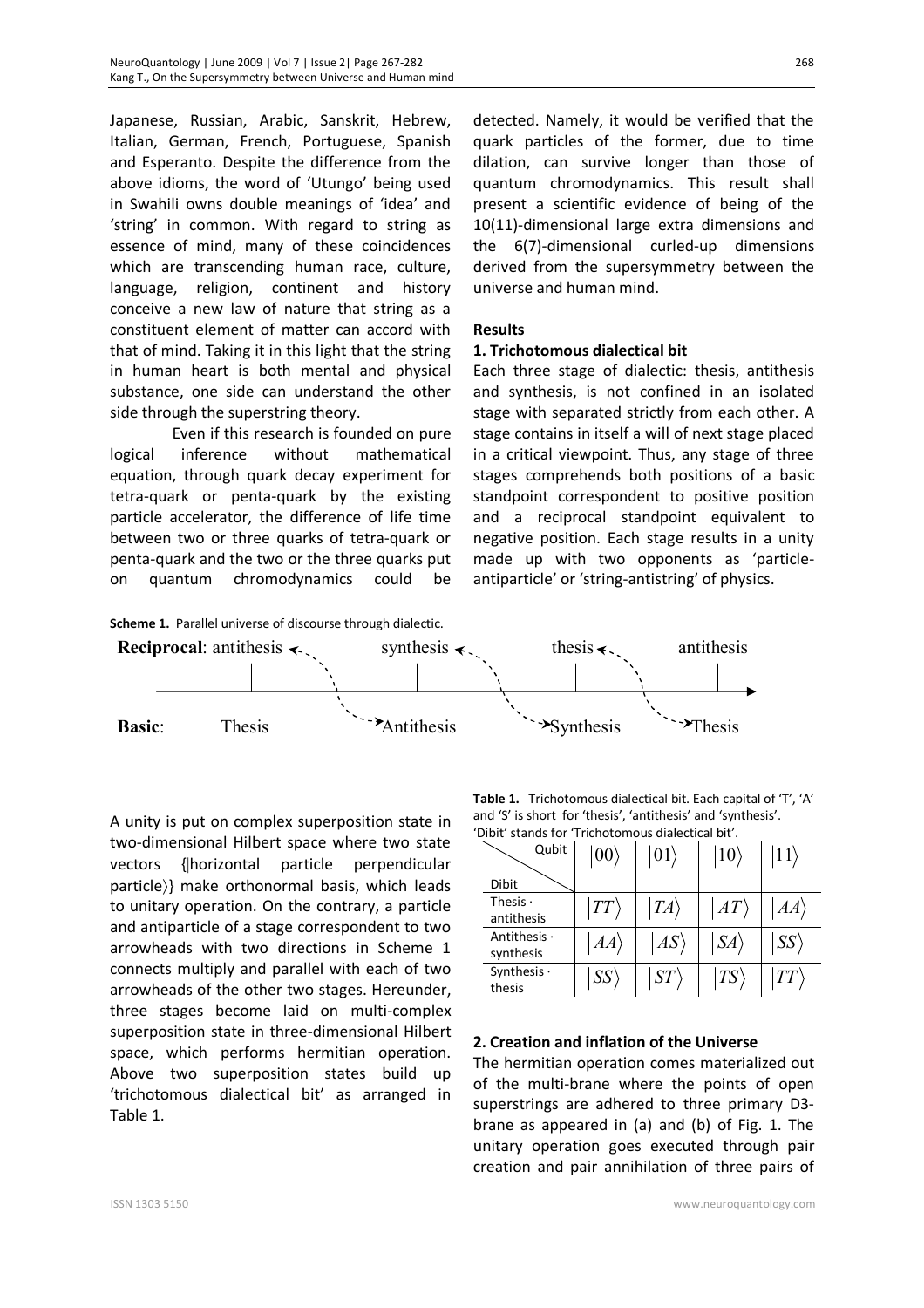closed superstrings radiated from three primary D3-brane on the event horizon as shown in (a) and (b) of Fig. 1.

The infinite harmonic oscillation between the three pairs of open superstrings and the three pairs of D3-brane in Fig. 1 makes the gravity in black body grow stronger and stronger. The unlimited gravity has the both close together in a singular point at last, when the both get degenerated in a singularity. The singularity corresponds to Planck time when it maintains only zero-dimensional point particle in itself. In accordance with the zero bulk of that, it admits of no superstring. Thereupon, instead of superstring, D0-brane takes the place of superstring. The D0-brane corresponds to biophoton as gauge particle. Likewise to the three pairs of open superstrings, the D0-brane goes scattered into three pairs of D0-brane which have each time charge based on the dichotomous trichotomy.

The elaborate examples are 'thesis-D0 brane *versus* antithesis-D0-brane', 'antithesis-D0-brane *versus* synthesis-D0-brane' and 'synthesis-D0-brane *versus* thesis-D0-brane'. Therefore, the three pairs of D0-brane as intermediary intermediate between the three pairs of D3-brane as individual. The three pairs of D0-brane as intermediary go focused in the singularity. This focalization of the three pairs of D0-brane as intermediary brings on the pair annihilation of above trichotomous D0-braneantiD0-brane system. The three pairs of D0 brane as intermediary end in the condensed vacuum. The condensed vacuum of nothing dimension includes graviton. The graviton of the condensed vacuum combines with the Kalb-Ramond field of the monopoles of biophoton coupled non-commutatively to three pairs of open superstrings. Hereupon the condensed vacuum comes to hold the monopoles of biophoton in its nothing dimension. This condensed vacuum bonds its graviton with the monopoles of biophoton non-commutatively. On contrary to that, the individuality of each D3-

brane can not own the same chronon state between them in common in the zerodimensional point. Their mutual exclusion makes three pairs of D3-brane transformed to threedimensional holes, so that each D3-brane can keep away from the others in the singularity. Since the ordinary three-dimensional space can not exist in the singularity, the threedimensional holes are not suited to the real three-dimensional space, so the threedimensional holes have imaginary mass. It follows that the condensed vacuum comes to intermediate between three pairs of the imaginary D3-brane in the singularity.

The three pairs of the imaginary D3 brane of 'data' and view' free themselves from each own black hole, for the imaginary mass of those can be characterized as a superluminal particle, *i.e.* Tachyon. The unlimited speed of them lets themselves and the intermediary of their own *i.e.* the condensed vacuum omnipresent throughout the true vacuum. There happens the dark resonance partly between the imaginary D3-brane of 'data' and that of 'view'. Going through the dark resonance, the topology of 'Intuitive view' put in the imaginary D3-brane of 'view' becomes resonant with the topology of 'Intuitive data' done in that of 'data', which synchronizes the both. The synchronization between the two forms a saddle point, so that each of 'data' and 'view' becomes an instable manifold. Even so, while the both are coming with the saddle point connection, the connection may be cut off through a saddle switching. The saddle switching lets each of the both be still a stable manifold. That is, the two topologies of 'Intuitive data' and 'Intuitive view' can not only be fused into one identical topology of 'Intuitive data view', but also they remain separated at the same time. The nonlinear multilayer perceptron produces 'Uncertainty principle' that an instable manifold as momentum does not stay on only one spot at the moment when a stable manifold gets settled on a regular location.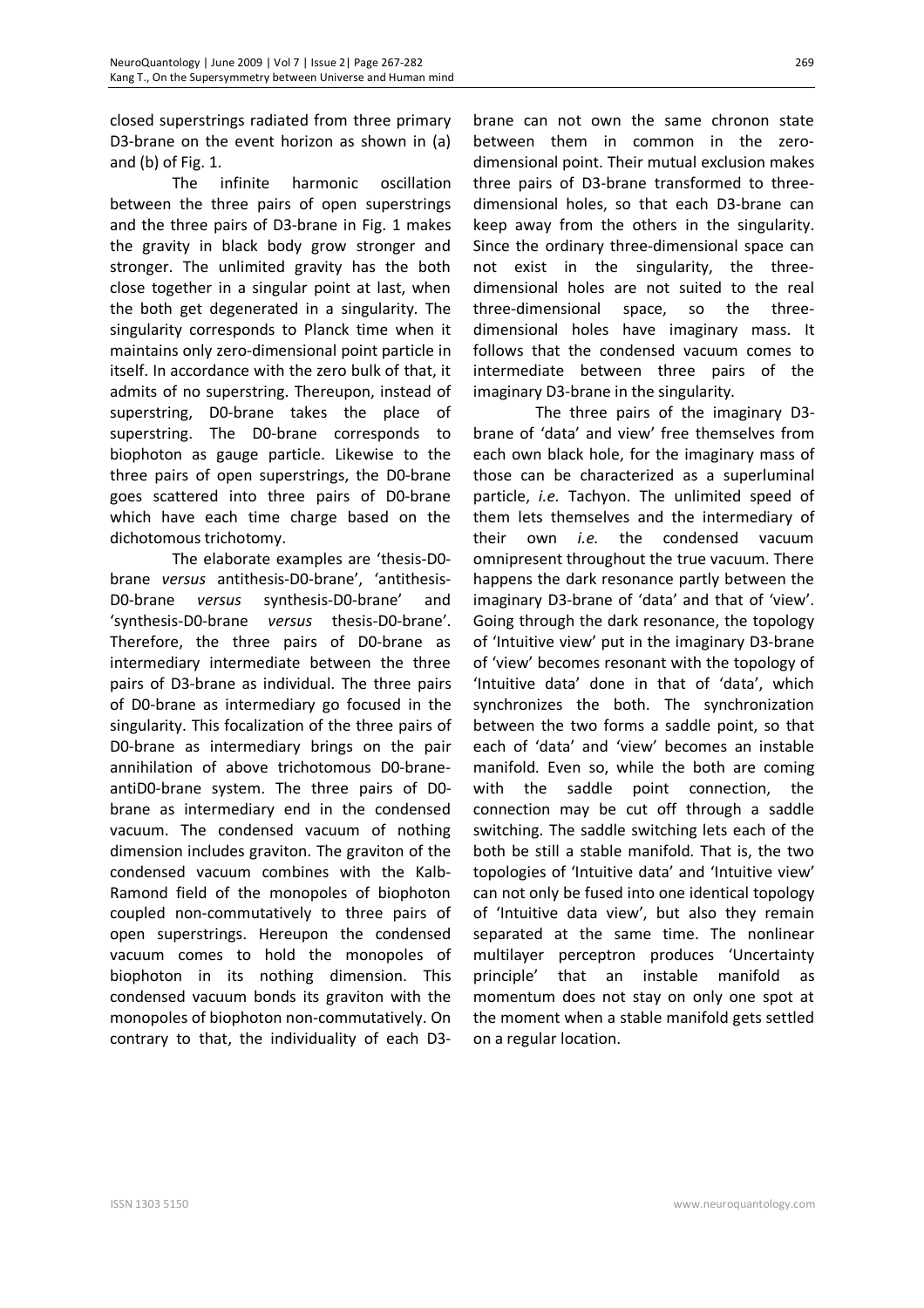**Figure 1.** Non-commutative time black hole in thought. This D3-brane does not include one-dimensional time laid in general D(p+1)-brane, since the three-dimensional time springs from chronon fluctuation of true vacuum. Each of three pairs of open superstrings exchanges the other superstrings with them crossed around black body. This exchange makes each D3-brane a fractal black hole that a D3-brane has all information of three pairs of D3-brane.



The condensed vacuum of 'data' black hole comes resonant with that of 'view' black hole in true vacuum, nonlinearly exchanging each graviton. The interaction between the two condensed vacuums similar to 'Casimir effect' becomes a resonator that amplifies the vacuum fluctuation between the both. The intermediary *i.e.* the resonator invites the three pairs of the imaginary D3-brane of 'data' and those of 'view' into itself.

The Tachyonic speed of the imaginary D3-brane of 'data' and view' falls down below the speed of Luxon, the higher the gravitational energies of the resonator gather to the imaginary D3-brane. The resonator falls into the ground state in inverse proportion to such D3 brane. In length of time, the imaginary D3-brane loses speed and turns to the D3-brane characteristic of Tardyon with real mass. Under this phase transition, the three holes of the D3-brane with imaginary mass change into the ordinary three-dimensional space with real mass. From this induction, it can be deduced that ordinary threedimensional space is derived from the threedimensional time of three pairs of D3-brane constituting the 'non-commutative time black hole in thought' of Fig. 1.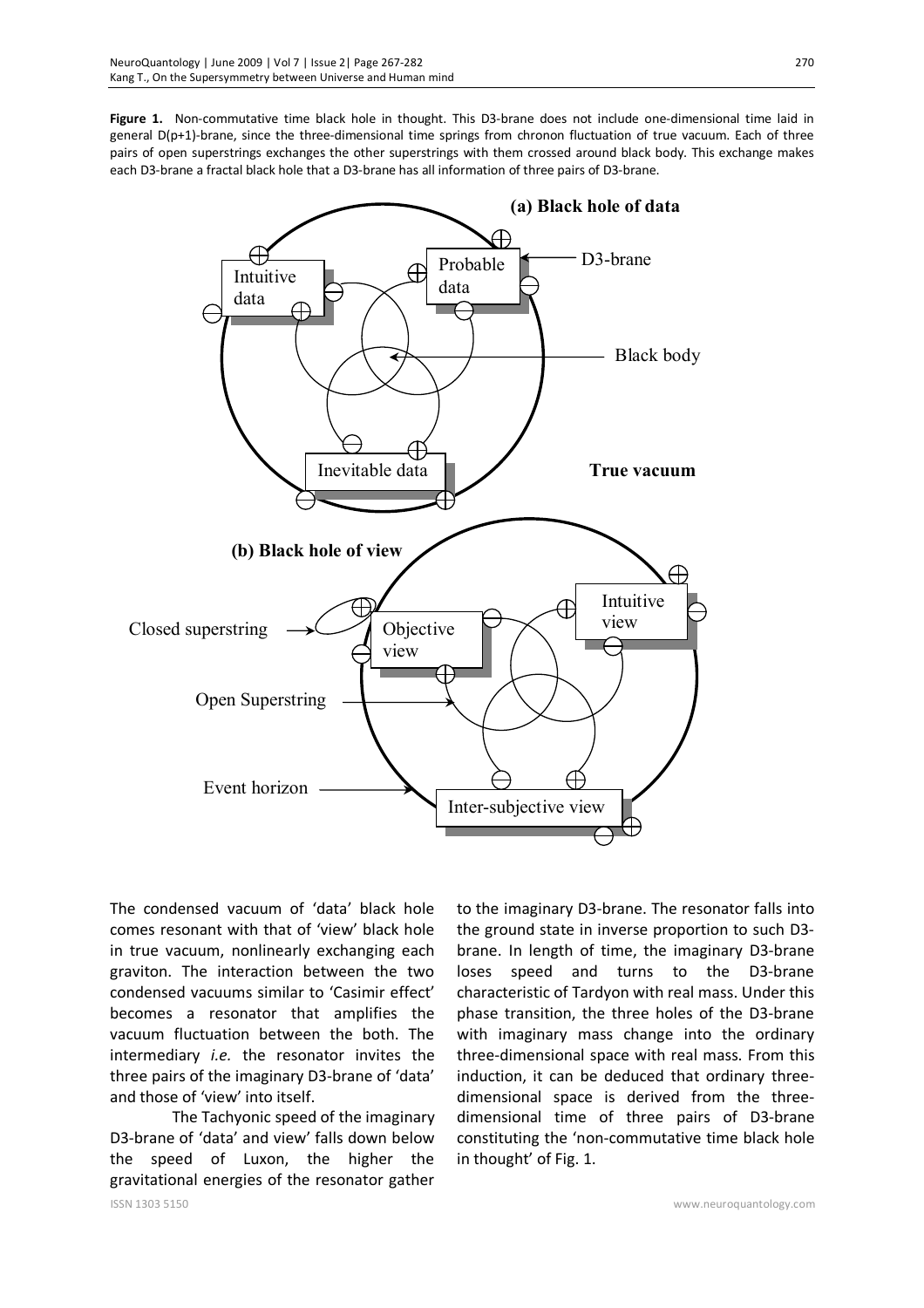![](_page_4_Figure_1.jpeg)

**Scheme 2.** Heteroclinic entanglement in the resonator

Nonlinear multilayer perceptron

Each the monopoles of biophotons issued from 'data' black hole and 'view' black hole lie at the low-momentum state in the resonator. Each Kalb-Ramond field for the antisymmetric gravitational momenta can not participate in the above nonlinear entanglement due to their insufficient gravitational energies. However, each Kalb-Ramond field for the antisymmetric gravitational momenta of 'data' and 'view' is set free from the condensed vacuum and belongs to the three-dimensional space.

Despite the low momenta of both Kalb-Ramond fields of 'data' and 'view', their insufficient gravitational energies rooted in three-dimensional time can weakly stimulate each of the D3-brane of 'data' and 'view' correspondent to three-dimensional space. This weak stimulation excites each one of the D3 brane of 'data' and 'view'. Such an excited energy as one of the D3-brane travels to another D3-brane. Thereupon, another D3-brane goes into the excited state. And then, the excited energy of another D3-brane gets conveyed to the other D3-brane. As this successive excitation passes by each D3-brane, D3-brane left behind returns to the ground state. From the viewpoint of excitation, the D3-brane returned to the ground state can be regarded as a hole. Hereby, the D3-brane gets faced with the superposition state between the excitation and the ground state. In the final space, the excited D3-brane

combines with the D3-brane as a hole and it forms 'exciton'. The exciton collapses itself radiating biophoton polarized.

The excited biophoton evolves unitary operation due to its being identical to the closed superstring mode on the event horizon.

However, the radiated biophoton does not disappear and reflects from the two condensed vacuums into which the resonator falling on the ground state is splitted owing to the resonator's furnishing gravitational energy to the imaginary D3-brane. Namely, the two condensed vacuums of 'data' and 'view' function as a couple of mirrors. Based on this, the radiated biophoton gets amplified trapped in each condensed vacuum, where appear each of three pairs of biophotons, with divided into two categories of 'data' and 'view' as to the system of the 'trichotomous dialectical bit' as arranged in Table 1. This stimulated emission of the radiated biophoton amplifies each of three pairs of biophotons of 'data' and 'view' and forms standing waves.

The amplified biophotons contrariwise generate the other excitons. This generation of the other excitons means that the amplified biophotons as intermediary mediate between exciton as individual. Thus, the amplified biophotons work as the open superstrings.

There does not come a singularity of black hole in the center of D3-brane as only three-dimensional space, because the gravity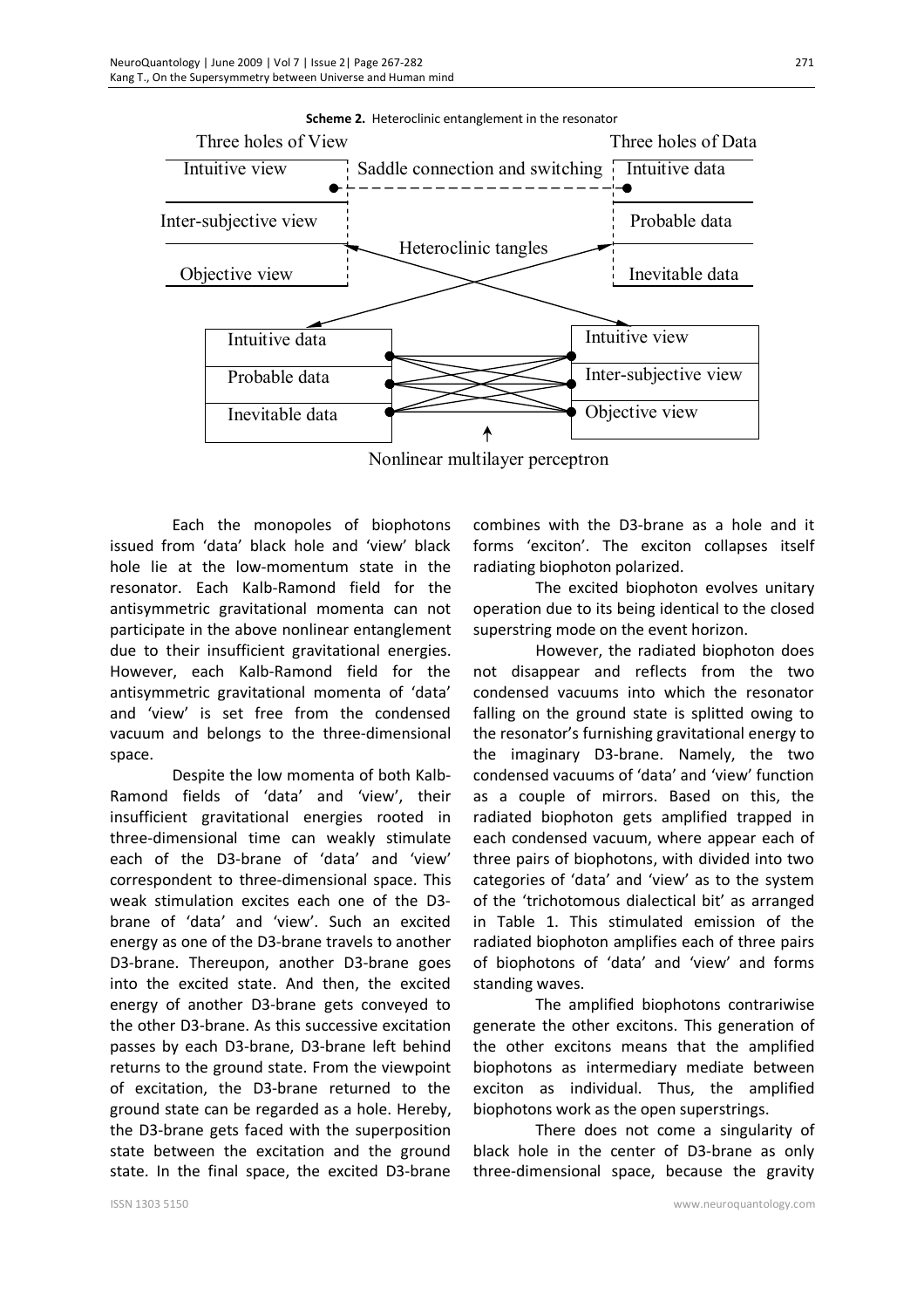made by the harmonic oscillation between the amplified biophotons or the excitons exercising hermitian operation heads for the polarized biophoton radiation which evolves unitary operation on the event horizon. In other words, the gravity of the singularity concentrates on the event horizon where biophoton is trapped radiating, which means that the singularity turns out to square with the event horizon. As such the equivalence between the singularity and the event horizon, the stronger the gravity gets focused on the singularity, the bigger the event horizon dilates. Under this dilative black hole, the gravity increased on its event horizon exercises outward gravity. This outward gravity can be called negative (minus) pressure, *i.e.* antigravity from the standpoint of gravity of 4 dimensional spacetime due to contrary direction against gravity. The dilative event horizon is also the same as the condensed vacuum, for the amplified biophotons are trapped by the gravity of the condensed vacuum. The dilative black hole does not include stress-energy tensor as four-dimensional spacetime to execute gravity. Thus, the dilative black hole goes through the sudden and runaway inflation before fourdimensional spacetime occurs.

The barrier of the two condensed vacuums in which the dilative black hole entangled between 'data' and 'view' is confined grows thinner on the ground state where their resonator stands. The thinned barrier of those can be penetrated through by each monopole of biophotons radiated outside the other event horizon on the two non-commutative time black holes of 'data' and 'view'.

The Kalb-Ramond field originally belonged to the dilative black hole attracts the through Kalb-Ramond field by the antisymmetric gravitation between the two. This attraction results in a pair of Kalb-Ramond fields with the two excitations. Accordingly, there recurrently appears the 'excitation pair' which consists of the two types of three pairs of D3-brane of 'data' and 'view' with each of a pair of Kalb-Ramond fields.

ISSN 1303 5150 www.neuroquantology.com The unified one topology of 'Intuitive data · view' that exhibits a saddle point connection comes to gain double gravity on the three-dimensional hyperbolic space in comparison with the single gravity of each separate topology of 'Intuitive data' or 'Intuitive

view'. The unified one topology of 'Intuitive data · view' bands 'data' and 'view' into the gravity, going with the 'excitation pair'. Such a banded gravity acts at once on both of the 'excitation pair' and each of three pairs of D3-brane of 'data' and 'view' which have the trait of nonlinear multilayer perceptron on the ground state with zero point energy on the threedimensional space.

'Data' and 'view' making the 'excitation pair' go degenerated by the banded gravity. The degeneracy that the distance between the 'two excitations' of 'data' or 'view' is narrower turns each of 'data' and 'view' to 'quantum fluid'. Each of three pairs of D3-brane of 'data' and 'view' are characteristic of the 'quantum fluid' thereof.

Through this 'Intuitive data  $\cdot$  view' unified on the three-dimensional hyperbolic space, each quantum fluid of 'data' and 'view' gets put together in the hetero-junction between 'data' and 'view' as shown in (a) of Fig. 3.

The 'hetero-junction structure' is made up by the 5(6) layers which interposes each D3 brane of 'data' or 'view' in the gap between the other degenerated 'two excitations' of 'data' or 'view' as shown in Fig. 3. This 'hetero-junction structure' between 'data' and 'view' has 'Josephson effect' between the both. Namely, each 'two excitations' of data' or 'view' passes through each other.

There occurs gravitational potential difference between the single gravitation of the 'excitation pair' and the double gravitation of 'Intuitive data · view'. This gravitational potential difference gives rise to time potential difference with directivity toward one side. The time potential difference stands for the birth of onedimensional time that the polarized time flows through the three-dimensional space and it fundamentally imports the combination of onedimensional time and three-dimensional space.

The exciton of the unified one topology of 'Intuitive data · view' with the exciton of the through Kalb-Ramond field newly entered into three-dimensional space of Fig. 4 comes bonded to the exciton of the unified one topology of 'Intuitive data · view' with the Kalb-Ramond field belonged originally to the three-dimensional space.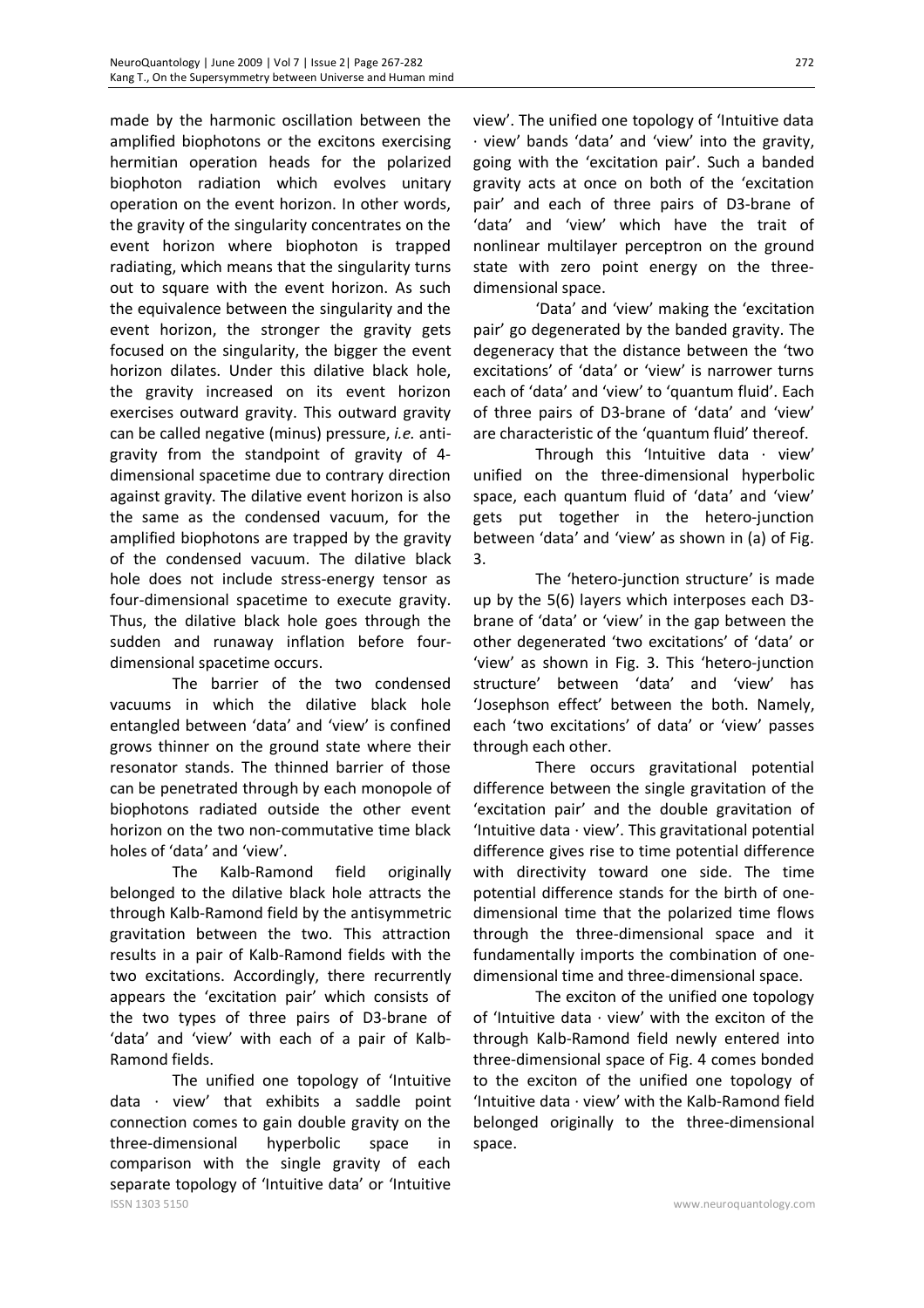**Figure 2.** Non-commutative timespace of dilative black hole before formation of stress-energy tensor

![](_page_6_Figure_2.jpeg)

This designates that the following exciton of the through Kalb-Ramond field newly entered into three-dimensional space of Fig. 4 gets banded with the preceding exciton of the Kalb-Ramond field belonged originally to the threedimensional space on the saddle connection and switching state. In other words, the posterior exciton joins with the prior exciton without interval on the unified one topology of 'Intuitive data · view'.

However, there occurs an interval between the both again from 'Probable data' topology next to 'Intuitive data  $\cdot$  view'. This combination between the both brings about pair-production and pair-annihilation of dilaton as weak gravitational particle.

The through Kalb-Ramond field newly entered into three-dimensional space of Fig. 4 is identical to the emitted Kalb-Ramond field given off outward the event horizon of the noncommutative time black hole of Fig. 1. As the emitted Kalb-Ramond field of Fig. 1 has the three pairs of biophotons and three pairs of D3 brane valued as three-dimensional time to which belong combined non-commutatively to the emitted Kalb-Ramond field of Fig. 1, naturally the through Kalb-Ramond field newly entered

three-dimensional space of Fig. 4 possesses the three pairs of biophotons and three pairs of D3 brane valued as three-dimensional time to which belong combined non-commutatively to the emitted Kalb-Ramond field of Fig. 1.

Through pair-creation and pairannihilation of dilaton, the through Kalb-Ramond field of Fig. 4 radiates the three pairs of biophotons and three pairs of D3-brane valued as three-dimensional time. Each of the three pairs of biophotons and three pairs of D3-brane valued as three-dimensional time of 'data and 'view' are transformed to the other of the condensed vacuum and the three-dimensional holes and then the condensed vacuum and the three-dimensional holes come used to create three-dimensional space, as explained at the beginning of this chapter 2.

Thus, for the cause of the creation and inflation of three-dimensional space, pairproduction and pair-annihilation of dilaton get added to the inflation and creation of threedimensional space generated by the dilative black hole. That is why the dilative black hole changes into the 'dilative + dilatonic black hole' as shown in Fig. 4.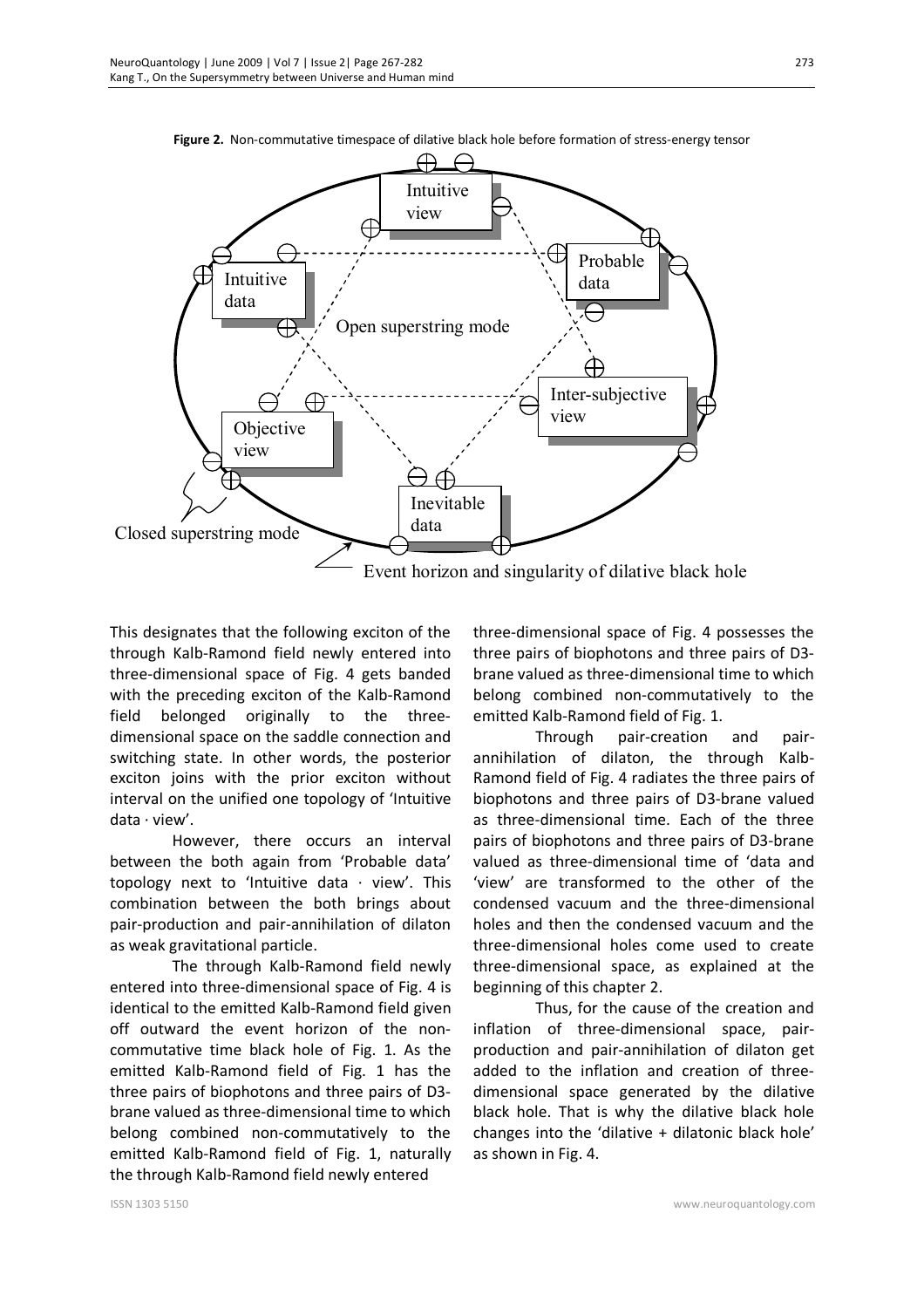# **3. Formation of Supersymmetry and Supersymmetry breaking**

Three-dimensional space of D3-brane is strong compressed by the gravity of 'stress-energy tensor' valued at D(3+1)-brane, but the other hand three-dimensional space is strong stretched by the anti-gravity of D(3+3)-brane on the event horizon and singularity of the 'dilative + dilatonic black hole' in Fig. 4. While the competition between the plus pressure and the minus pressure makes the three-dimensional space tight and flat, the both forces exert a complementary influence on each other.

Namely, D(3+3)-brane gives biophoton monopole by biophoton radiation to D(3+1) brane, and then again D(3+1)-brane does dilaton radiation by pair-creation and pair-annihilation of dilaton to the D(3+3)-brane. True to such the complementarity between two forces of the D(3+1)-brane and the D(3+3)-brane, the stronger the plus pressure gets going, the higher the negative (minus) pressure grows. The reverse is the same, too. Fig. 4 shows that the complementarity and the competition between the both never collapse the D(3+1)-brane.

**Figure 3**. Birth of one-dimensional time.

![](_page_7_Figure_5.jpeg)

**Figure 4.** Complementarity and competition between D(3+1)-brane and D(3+3)-brane

![](_page_7_Figure_7.jpeg)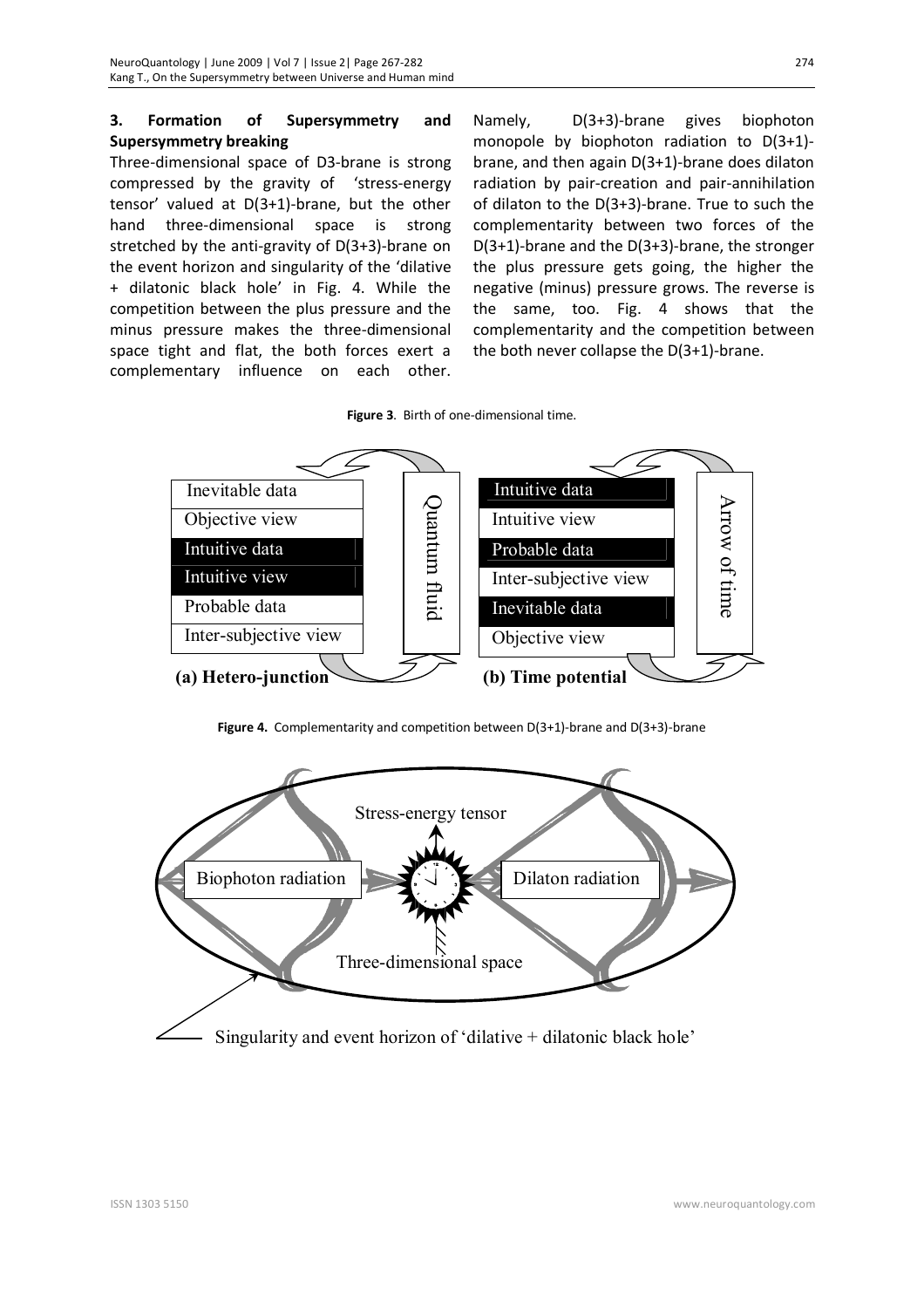**Figure 5.** Unity between non-commutative time black hole in thought and 'dilative + dilatonic black hole'

![](_page_8_Figure_2.jpeg)

Singularity and event horizon of 'dilative + dilatonic black hole'

As the expansive force of the 'dilative + dilatonic black hole' rises, the singularity and event horizon of the 'dilative + dilatonic black hole' approaches the 'non-commutative time black hole in thought' shown in Fig. 1. Finally the singularity and event horizon of the 'dilative + dilatonic black hole' goes united noncommutatively with the 'non-commutative time black hole in thought' as shown in Fig. 5.

The Planck time of 'non-commutative time black hole in thought' makes the singularity and event horizon of the 'dilative + dilatonic black hole' comes to Planck length in width. And then, the Planck energy covering the both combines one with the other noncommutatively.

Since the Planck energy which the Planck time is welded on the Planck length dilates inward the superstring of biophoton valued as three-dimensional time, the superstring turns into membrane without thickness of time. In this circumstance, the membrane without thickness of time becomes instanton. To put it another way, the Planck energy means the occurrence of another one dimension, for which the 'dilative + dilatonic black hole' is put in 6(7)-dimensional spacetime. In addition, the Planck energy makes the threedimensional time constituting the D(3+3)-brane of the 'dilative + dilatonic black hole' condensed into vacuum or graviton. On the other side, the three-dimensional space doing that turns into the discrete space, which produces vacuum or gravitino.

This supersymmetry between the both forms 'Planck-cube' valued as the smallest threedimensional space as well as instanton, which between the both corresponds to the 'spin foam' as the quantum spacetime being advocated in the Loop quantum gravity theory, because such the 6(7)-dimensional spacetime may be regarded as 4-dimensional quantum spacetime that the planck cube above with conformal symmetry between space and time is dilated into the 4-dimensional membrane without thickness of time. Accordingly, the quantum spacetime is no longer continuous. The singularity and event horizon of the 'dilative + dilatonic black hole' turns out to be 'supergravity black hole'.

Eventually, the supergravity black hole comes to have the curled-up dimension as well as the extended dimension with length direction.

The D(3+3)-brane of the supergravity black hole as the extended dimension which that takes the non-commutative initiative to the 'non-commutative time black hole in thought' is composed of three-dimensional time and threedimensional space.

Owing to the supersymmetry between of three-dimensional time and threedimensional space, the quantity of each topology of 'data' and 'view' increases twofold to exercise unitary operation. This means that the two factors of 'data' and 'view' in the 'dilative + dilatonic black hole' get multiplied by the two factors of 'data' and 'view' in the 'noncommutative time black hole in thought'.

This process points to multiple-anyon that becomes  $-$  (minus) 1 as an imaginary number with the above four factors multiplied by each other in Hilbert space. As a result, the anyon makes the D(3+1)-brane into 'superfluid', flowing through the D(3+1)-brane.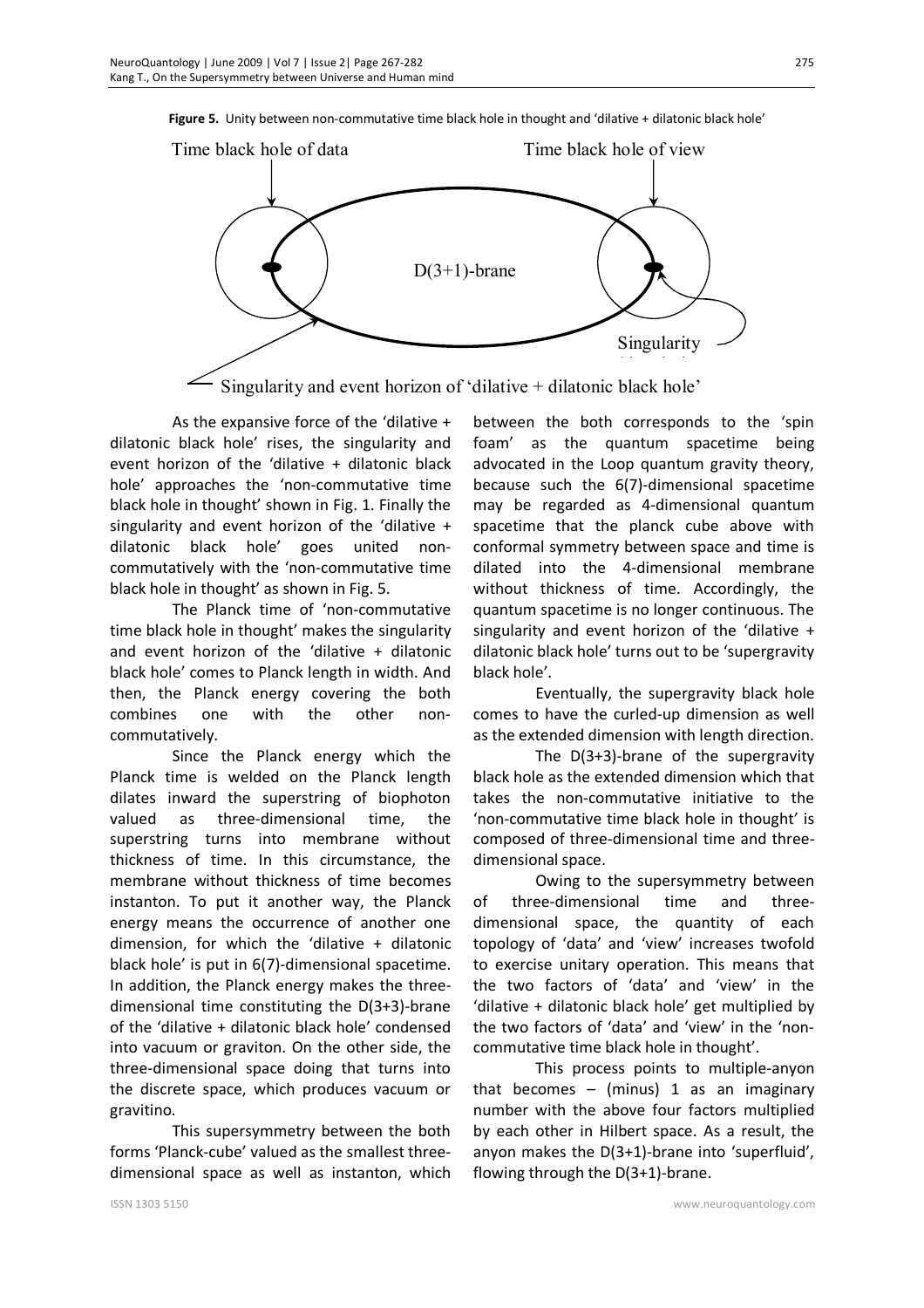Next is the mechanism of the curled-up dimension which the 'non-commutative time black hole in thought' takes a lead in the singularity and event horizon of the supergravity black hole. The Planck energy makes the D(3+3) brane of the supergravity black hole quantized, thereby it becomes the compacted D(3+3)-brane of the supergravity black hole. And the 'noncommutative time black hole in thought' takes the compacted D(3+3)-brane of the supergravity black hole all over the existing macroscopic D(3+1)-brane. Consequently, the compacted three-dimensional space of the supergravity black hole comes quantized to discrete space.

Any one factor of the four factors that two of the 'data' are added to two of the 'view' gets decided on multiple-anyon that a result of multiplication between the four factors becomes – (minus) 1 as an imaginary number in Hilbert space. The compacted D(3+3)-brane of the supergravity black hole results in 6(7) dimensional moduli spacetime with conformal symmetry. This 6(7)-dimensional moduli spacetime is Calabi-Yau space, since the former is curled up as Calabi-Yau space in macroscopic D(3+1)-brane. Membrane with supersymmetry between boson and fermion exists in this Calabi-Yau space.

ISSN 1303 5150 www.neuroquantology.com The monopoles on membranes without thickness of 'data' and 'view' that come under microscopic one-dimensional time sympathizes with the macroscopic D(3+1)-brane outside the event horizon and singularity of the 6(7) dimensional moduli spacetime. Since the onedimensional time of macroscopic D(3+1)-brane synchronizes the microscopic one-dimensional time, what is true for macroscopic onedimensional time is true for microscopic onedimensional time as well. The resonant monopoles involving macroscopic one dimensional time return to the 6(7)-dimensional moduli spacetime, due to the feature of instanton of those. The returned monopoles form interference fringes with the other monopoles left in the 6(7)-dimensional moduli spacetime. This interference fringes is a hologram in which the information of macroscopic 4-dimensional spacetime is stored, in view of the 6(7)-dimensional moduli spacetime implying the information of the macroscopic three-dimensional space already with it quantized. The interference fringes

formed by membrane without thickness comes recorded in the vacuum fluctuation through the pair creation and the pair annihilation of the instanton. Through this holography, each of 6 topologies of 'data' and 'view' put in 6(7) dimensional moduli spacetime includes every information of 5 topologies set up in macroscopic 4-dimensional spacetime. On this, any topology of six topologies contains every 5 topologies as shown in Table 2.

**Table 2.** Holography of 6(7)-dimensional moduli spacetime. **\*** a: Intuitive data, b: Intuitive view, c: Probable data, d: Inter-subjective view, e: Inevitable data, f: Objective view, **\*\*** 1: Intuitive data · view, 2: Probable data, 3: Intersubjective view, 4: Inevitable data, 5: Objective view

| a            | b              | c | d              | e            |              |
|--------------|----------------|---|----------------|--------------|--------------|
| $\mathbf{1}$ | 1              | 1 | $\mathbf{1}$   | $\mathbf{1}$ | $\mathbf{1}$ |
| 2            | $\overline{2}$ | 2 | $\overline{2}$ | 2            | 2            |
| 3            | 3              | 3 | $\overline{3}$ | 3            | 3            |
| 4            | 4              | 4 | 4              | 4            | 4            |
| 5            | 5              | 5 | 5              | 5            | 5            |

The holography principle regulating hologram of one-dimensional time of each of six single harmonic oscillators of 'data' and 'view' on Table 2 has the six single harmonic oscillators of those slant across the hologram of onedimensional time to each other. This interaction assembles the six single harmonic oscillators of 'data' and 'view' into 'another single harmonic oscillator' inclined to each other with slant potential.

This 'another single harmonic oscillator' has new hologram of one-dimensional time as shown in Fig. 7. The 'slant potential well' of the another single harmonic oscillator of Fig. 7 lets the 6(7)-dimensional moduli spacetime in the spiral movement state as shown in (a) of Fig. 6, in spite of difference from the role of slant potential well of Fig. 6. The spiral movement winds up the Planck energy of the 6(7) dimensional moduli spacetime inward the 6(7) dimensional moduli spacetime as a watch spring. This spiral movement gives dark matter to the 6(7)-dimensional moduli spacetime.

The numerous 6(7)-dimensional moduli spacetime exchanges 6(7)-dimensional moduli spacetime with each other. This exchange puts the numerous 6(7)-dimensional moduli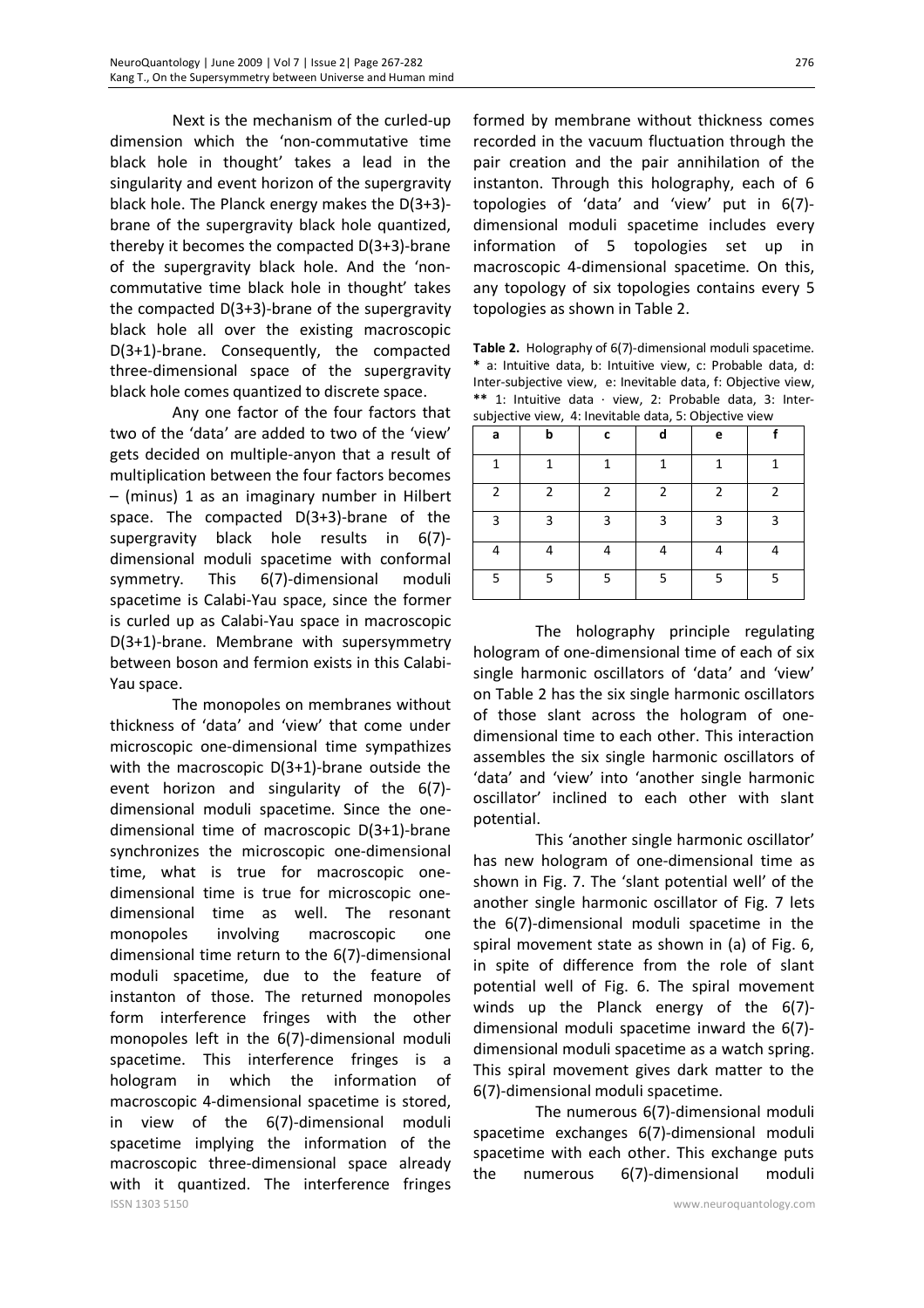spacetime on the coherence of one-dimensional time between the numerous 6(7)-dimensional moduli spacetime. The coherence of that raises the ubiquitous boson-fermion condensation between the numerous 6(7)-dimensional moduli spacetime. This ubiquitous boson-fermion condensation between those let the whole of themselves act as one single quantum. Such one single quantum state binds up the numerous 6(7)-dimensional moduli spacetime into soliton. By such the formation of soliton, the numerous 6(7)-dimensional moduli spacetime goes into the macroscopic quantum mechanical state over the existing macroscopic D(3+1)-brane.

As soon as a factor as an imaginary number among four factors *i.e.* an anyon goes selected in Hilbert space of the compacted 6(7) dimensional moduli spacetime, the rest of three factors not selected come amplified in the each singularity of the two 'commutative time black holes in thought' of 'data' and 'view'. The two amplified singularities of those of 'data' and 'view' generate new two pairs of condensed vacuums. The negative energy of casimir effect displayed by the new two pairs of condensed vacuums which are created through each singularity and event horizon of the two 'commutative time black holes in thought' has the influence of minus pressure upon the 6(7) dimensional moduli spacetime. Hereupon, the 6(7)-dimensional moduli spacetime gets tugged outward and then, it dilates for the macroscopic direction of the existing macroscopic D(3+1) brane. When the 6(7)-dimensional moduli spacetime goes out for the extended dimension, it releases Planck energy toward the extended dimension. This supersymmetry breaking makes the singularity of the 6(7)-dimensional moduli spacetime evaporated. Out of this, the two 'commutative time black holes in thought' are through with the compacted supergravity black hole, thereby the former returns to the two 'non-commutative time black holes' and the 6(7)-dimensional moduli spacetime turns into 6(7)-dimensional black hole.

ISSN 1303 5150 www.neuroquantology.com As the Planck energy is emitted, there comes broken the supersymmetry between gravitino and graviton. Accordingly, the discontinuous three-dimensional space quantized in vacuum fluctuation of the 6(7) dimensional moduli spacetime changes into the continuous three-dimensional space as the

extended dimension. The three-dimensional time of the 6(7)-dimensional black hole is quantized as ever, so the radiated Planck energy can adhere to the three-dimensional time. Necessarily, the three-dimensional time outside the new continuous three-dimensional space boils down to four-dimensional time of planckinstanton with membrane without thickness. On the contrary, the three-dimensional time combined with the continuous threedimensional space inherits the role of its own three-dimensional time as it was.

The three-dimensional time becomes an intermediary as boson, now exercises hermitian operation for the new continuous three-dimensional space. And the 3(4) dimensional time of the 6(7)-dimensional black hole makes the interference fringes like the membrane without thickness of the 6(7) dimensional moduli spacetime, since the membrane without thickness of the 6(7) dimensional black hole succeeds the interference fringes of the 6(7)-dimensional moduli spacetime. As a whole, the macroscopic planck-instanton soliton as boson is on Bose-Einstein condensation state.

On the other side, the one-dimensional time included in the new D(3+1)-brane forms the interference fringes with coming and going between the three-dimensional time of the numerous 6(7)-dimensional black holes and the three-dimensional space of those.

Through the interference fringes between the numerous 6(7)-dimensional black holes, the one-dimensional time of the new D(3+1)-brane holds the very small and new continuous three-dimensional space in common with the three-dimensional time of the 6(7) dimensional black hole. From the viewpoint of the very small and new continuous threedimensional space not to be tiny further, the new D(3+1)-brane and the 6(7)-dimensional black hole are both rigid body. The 6(7) dimensional black hole can be hereby regarded as four-dimensional spacetime. This fourdimensional spacetime as rigid body has just the event horizon without singularity in the same way as the 6(7)-dimensional black hole. It can be said that the new  $D(3+1)$ -brane is the fourdimensional black hole. The identity between the new D(3+1)-brane and the 6(7)-dimensional black hole means that the one-dimensional time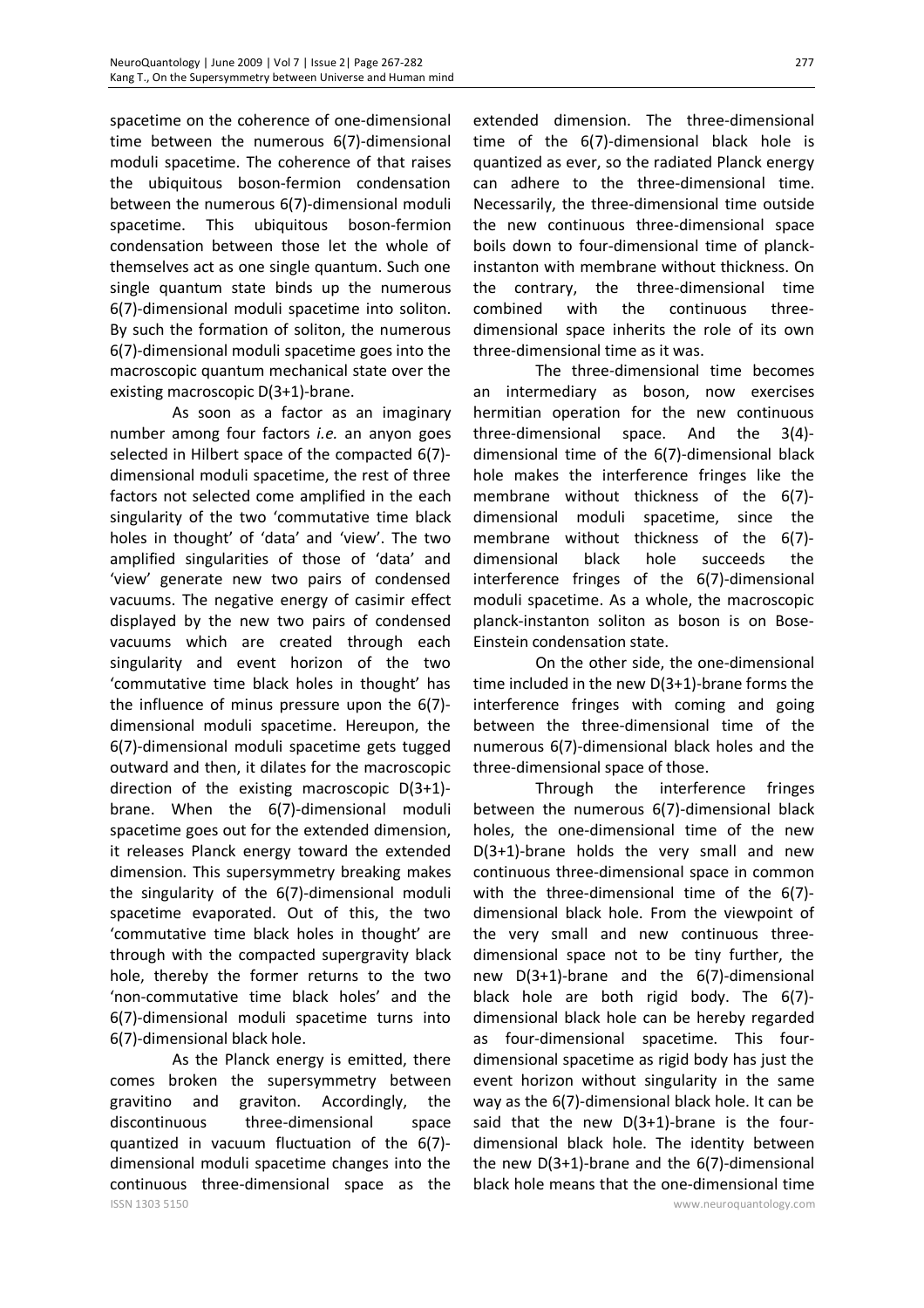is a hologram of the 3(4)-dimensional time. Founded on such an identity as aforementioned, the EPR paradox dealing remote interaction between the two contrary particles polarized far away from each other can be interpreted as a process that the 3-dimensional time polarized into tripartite one-dimensional time progresses accompanied with the holographic one-dimensional time by the medium of macroscopic planck-instanton

soliton. After all, the 6(7)-dimensional microcosmos gets run by string and membrane without thickness, for which the 10(11) dimensional universe including the compacted dimension may be diverted to the '10(11) dimensional universe as large extra dimensions that the infinite macroscopic 6(7)-dimensional micro-cosmos is omnipresent over the existing macroscopic D(3+1)-brane.

![](_page_11_Figure_3.jpeg)

The planck-instanton with Planck energy is Calabi-Yau space. The planck-instanton connecting between the infinite macroscopic 6(7)-dimensional micro-cosmos functions as the macroscopic planck-instanton soliton. The macroscopic soliton of the planck-instanton comes propagated into the first single harmonic oscillator of Table 2 and the second another single harmonic oscillator inclined among each of the three pairs of holographic onedimensional time of 'data' and 'view' of Fig. 7, whereas the saddle switching of the new threedimensional space makes each harmonic oscillation of 'data' and 'view'.

ISSN 1303 5150 www.neuroquantology.com Unlike the sameness of hologram of one-dimensional time between the first single harmonic oscillator and the second another single harmonic oscillator, the both are in the length difference to each other as shown in Fig. 7. These two conditions differentiate two change rates of spacial length of the both. This change

ratio of that is further prominent on the spacial length of the latter with longer length than the former and simultaneously the flow of onedimensional time of the latter comes delayed.

The slant potential well of Fig.6 includes the both of the first 'single harmonic oscillator' of Table 2 and the second 'another single harmonic oscillator' of Fig. 7. While these both have a common feature of 'hologram of onedimensional time', there are differences in the lengths of time and space between the both. Namely the holographic relativity between the both gives birth to the special relativity of Einstein. Such the special relativistic effect makes the four-dimensional and 6(7) dimensional micro-cosmos warped toward the second 'another single harmonic oscillator' with slant potential well, and then the tight tug of war between the minus pressure of the girth of the 6(7)-dimensional micro-cosmos and the plus pressure given in the center of the 6(7)-

278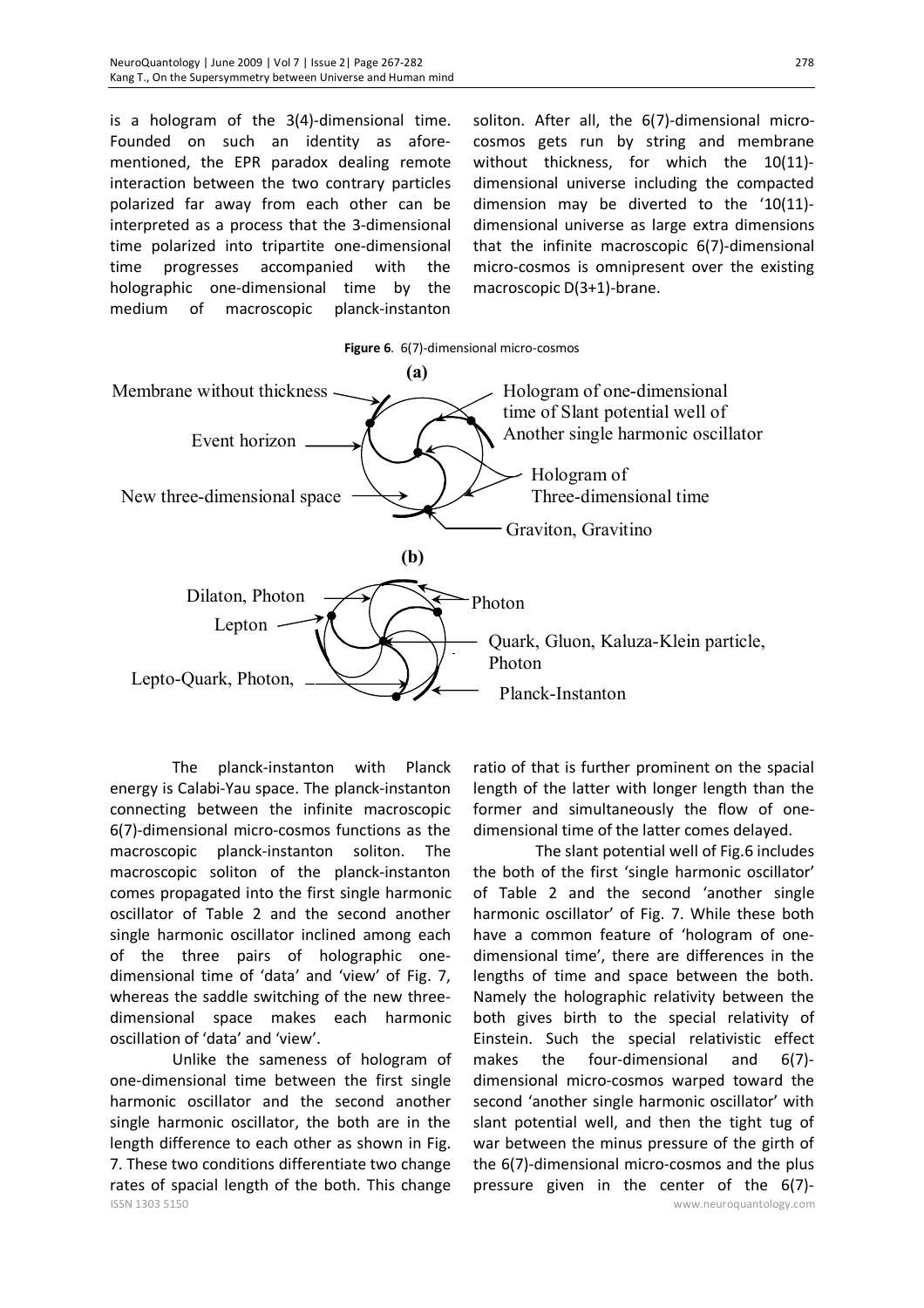dimensional micro-cosmos twists the 6(7) dimensional micro-cosmos in a spiral as shown in Fig. 6. Naturally the four-dimensional and 6(7)-dimensional micro-cosmos in spiral movement contains the warped spacetime by the general relativity of Einstein. That is, the gravity of the second 'another single harmonic oscillator' is stronger than that of the first 'single harmonic oscillator'. The pathway of light and dilaton follows the geodesic line of this spiral spacetime.

The helical arms of Galaxy seem to be the fruit of the spiral movement by holographic relativity of 6(7)-dimensional micro-cosmos. Thus, the curvature of 4-dimensional spacetime and the progress of light under geodesic line crystallized in Einstein's theory of relativity fundamentally conform to spiral movement of the four-dimensional and 6(7)-dimensional micro-cosmos.

The planck-instanton winds off the Planck energy of the planck-instanton inward the 6(7)-dimensional micro-cosmos as a watch spring through the slant potential well of the macroscopic planck-instanton soliton wave as shown in Fig. 6. This run-down slant potential well can turn energy into mass. The planckinstanton is not higgs boson, but Planck energy propagation through the macroscopic planckinstanton soliton works as higgs boson to give mass. This Planck energy of the planck-instanton as higgs boson gives various mass to the elementary particles in thought of 'data' and 'view'. This process represents that the macroscopic planck-instanton soliton as superfluid takes on 'de Broglie material wave'. This 'de Broglie material wave' materializes 'data' and 'view'. This materialization converts 'data' and 'view' into 'quark' and 'lepton'. On the whole, the first single harmonic oscillator and the second another single harmonic oscillator with one-dimensional time on three-dimensional space go separated into 'data' and 'view' through the saddle switching of the new threedimensional space in common with Scheme 2 and then each of 'data' and 'view' changes into the other of quark and lepton. True to above materialization, biophoton changes into photon.

ISSN 1303 5150 www.neuroquantology.com The 6(7)-dimensional micro-cosmos is applicable to a smallest unit of matter, as it is a rigid body as a smallest black hole of macroscopic four-dimensional spacetime. The

temporal string of graviton adjoining 4 dimensional spacetime in Fig. 6 occupies threedimensional space with Planck length in width of event horizon and this three-dimensional space with Planck length turns into spatial string. This means that gravitino as membrane without thickness turns into gravitino as spatial string. Graviton as bosonic temporal string reaches to connecting with gravitino as fermionic spatial string. The spatiotemporal strings of graviton and gravitino with 6-dimensional spacetime become 6-dimensional Calabi-Yau manifold where strings described in 'Type I string theory', 'Type IIA string theory', 'Type IIB string theory', '*E8*X*E8* heterotic string theory' and 'SO(32) heterotic string theory' oscillate.

The graviton accompanied by EPR paradox branches forth into strings of three types of boson with each of three forces. That is, graviton differentiates into weak gauge bosons of weak nuclear force, photon of electromagnetic force and gluon of strong force.

By the way, the hologram of the one and three-dimensional time condensed in the center of the 6(7)-dimensional micro-cosmos by the plus pressure leads to 'quark condensation' and 'quark vacuum'. 'Quark vacuum' gets converted into 'Kaluza-Klein particle' as graviton's partner placed in 4-dimensional spacetime. On the other side, the minus pressure of the smallest black hole brings about the electroweak force of lepton on the event horizon of that. The event horizon of that points to polarization between lepton, why there does not exist the strong charge of green, blue and red in lepton. Lepto-Quark comes produced in the middle field maintaining the balance between the plus pressure and the minus pressure.

As each of three unities of 'data' holds the other of the two charge quantities of 'Thesis · antithesis', 'Antithesis · synthesis', and 'Synthesis  $\cdot$  thesis' as shown on Table 1, so the six quarks are paired off with the two flavors of 'up · down', 'charm · strange' and 'top · bottom'. That is, the two charge quantities of plus particle and minus particle forming an unity of Table 1 are just the same as the two flavors of quark. And the three unities of Table 1 are identical to the three families of quark.

This identical relationship between the two charge quantities and the two flavors is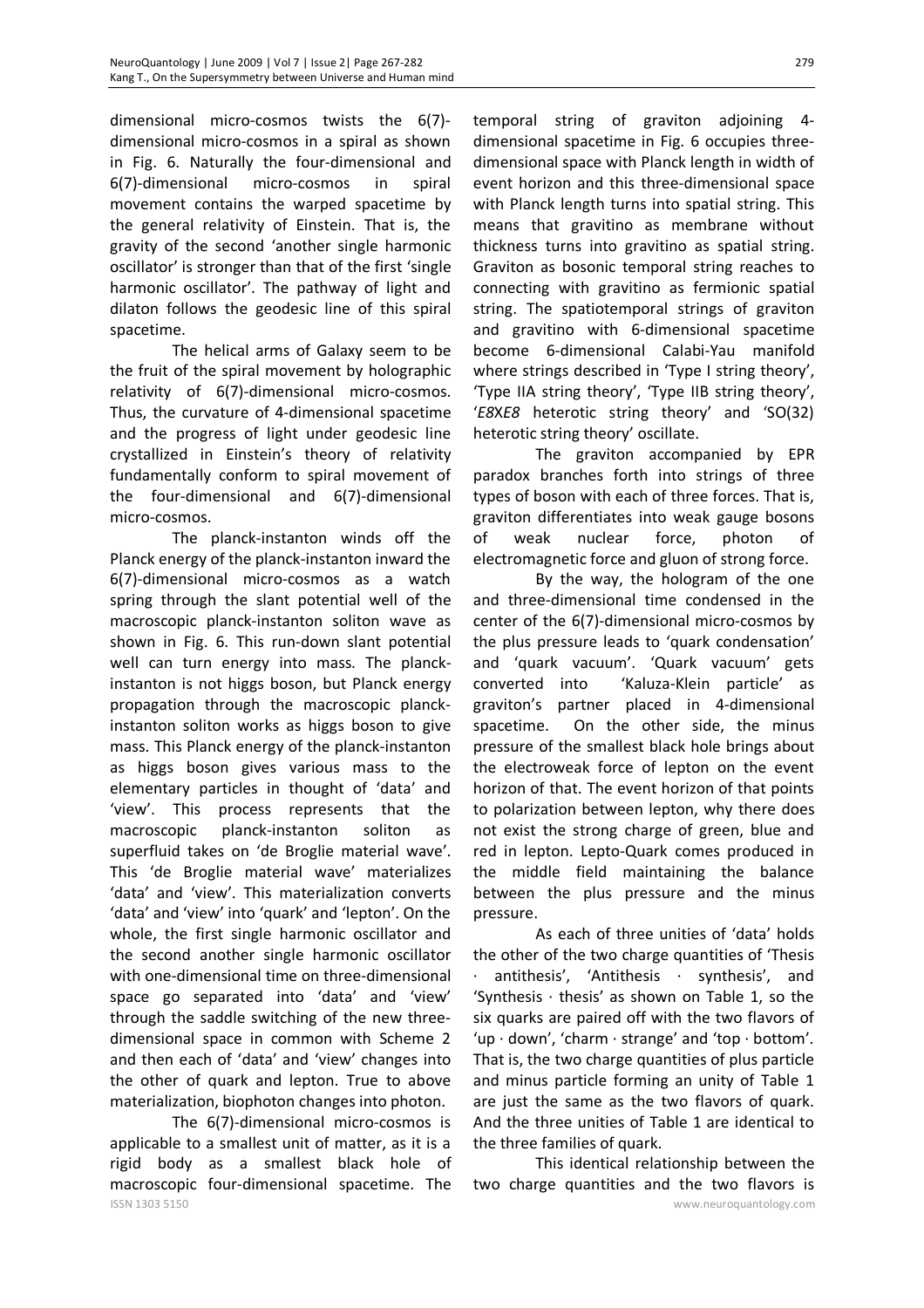applied to that between 'view' and lepton, too. The three families of lepton originate from the three unities of Table 1 like quark. Each of the two charge quantities of 'Thesis  $\cdot$  antithesis', 'Antithesis · synthesis', and 'Synthesis · thesis' of 'view' correspond to the two flavors of 'electron · electron-neutrino', 'muon · muon-neutrino' and 'tau · tau-neutrino' of lepton. The antiparticle of quark or lepton springs through partial microreversibility of a particle and antiparticle of

a stage as shown in Scheme 1.

Each topology of a, b, c, d, e and f in Fig. 7 comes to possess both of the single harmonic oscillator in the perpendicular and another single harmonic oscillator on the slant. The both single harmonic oscillators can expand the combination number between quarks up to five as shown in Fig. 8 through the saddle switching of the new three-dimensional space. Finally, there goes produced tetra-quark or penta-quark through partnership between the slant potential well of another single harmonic oscillator and original single harmonic oscillator.

**Figure 7**. Slant potential well of another single harmonic oscillator. Reference to footnote of Table 2.

| Я |  |  |  |
|---|--|--|--|
|   |  |  |  |
|   |  |  |  |
|   |  |  |  |
|   |  |  |  |
|   |  |  |  |

**Figure 8.** Tetra-quark and Penta-quark Extra quark particles of tetra-quark and penta-quark are set on the slant potential well of another single harmonic oscillator, while the three quarks in QCD are located on the perpendicular of single harmonic oscillator. The three quarks of QCD and the three quarks of the slant potential well of another single harmonic oscillator can exist in the each topology of 'b', 'd', 'f' as well as 'a', 'c', 'e' according to saddle switching between 'data' and 'view'. Footnote is in Table 2.

|                      |  | ∩ |  |
|----------------------|--|---|--|
|                      |  |   |  |
|                      |  |   |  |
|                      |  |   |  |
| ,,,,,,,,,,,,,,,<br>. |  |   |  |
|                      |  |   |  |

The length of slant potential well of another single harmonic oscillator is longer than that of single harmonic oscillator as shown in Fig. 7. In spite of this spacial length difference between the both, the whole length of onedimensional time when light passes through the first single harmonic oscillator is the same to that of the second single harmonic oscillator due to the special quality of the same hologram between the both. This surroundings represent that a change ratio of the spacial length of slant

potential well of another single harmonic oscillator longer than that of single harmonic oscillator is higher than the latter. After all, the ratio of the length contraction of the former makes remarkable farther than the latter, so time dilation occurs in the former.

This result on one-dimensional time delay applies to tetra-quark and penta-quark of Fig. 8. Through the quark decay experiment for tetra-quark and penta-quark by the existing particle accelerator, it would be proved that the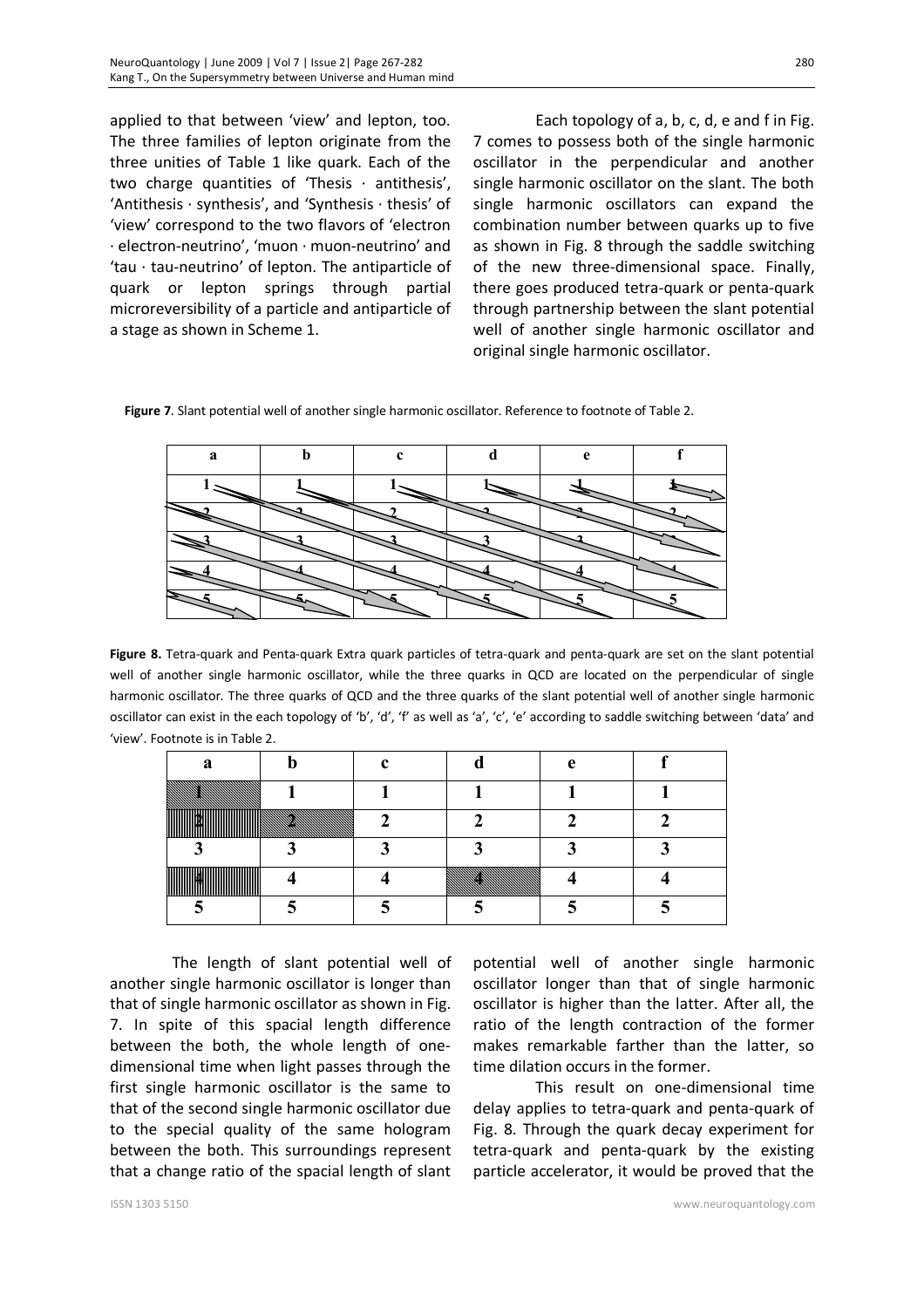new-discovered extra quark particles placed on slant potential well of another single harmonic oscillator can maintain their own existence for longer time than themselves when is kept on single harmonic oscillator in the only formality of QCD without tetra-quark and penta-quark.

Besides, the quark correspondent to the number 1 item of another single harmonic oscillator of Fig. 8 survives longer than itself when works in the only formality of QCD without tetra-quark and penta-quark.

This experimental confirmation on the above inference concerned with the holographic relativity could be a scientific proof of the existence of the 10(11)-dimensional large extra dimensions and the 6(7)-dimensional moduli spacetime as curled-up dimensions as well as the supersymmetry between universe and human mind. These tetra-quark and penta-quark act on quark confinement by the plus pressure.

The constant flow of one-dimensional time between holographic topologies is immanent in the new D(3+1)-brane and 6(7) dimensional micro-cosmos. The new D(3+1) brane and 6(7)-dimensional micro-cosmos exerts the repulsive power against the existing macroscopic D(3+1)-brane, since onedimensional time of the existing macroscopic D(3+1)-brane not warped does not accept slant potential well of macroscopic planck-instanton soliton of the former spiraled and regular fluid with breached pair between 'data' and 'view' and in addition, the same monopole of onedimensional time between both repels each other. As a result, the new D(3+1)-brane and 6(7)-dimensional micro-cosmos exhibits Meissner effect pushing out the gravitational field of the existing macroscopic D(3+1)-brane. In other words, the Meissner effect of the new D(3+1)-brane as a 'superfluidity' with breached pair regular fluid is the entity of anti-gravity. This Meissner effect between the both is the immediate cause of dark energy that inflates the universe at an increasing tempo.

ISSN 1303 5150 www.neuroquantology.com All in all, dark energy that inflates the universe at an accelerating pace heads from the repulsion between the 'superfluidity' with breached pair regular fluid of the new D(3+1) brane and the existing macroscopic D(3+1) brane. Dark energy is not power pulled outward by vacuum energy, hereupon the dark energy can not pull galaxy or star to pieces, but rather

create more and more spacetime and ordinary matter forever.

The macroscopic planck-instanton soliton between the numerous 6(7)-dimensional micro-cosmos takes root in the macroscopic instanton soliton between the infinite 6(7) dimensional moduli spacetime as a rigid body.

That is, the macroscopic planckinstanton soliton of the former accedes to the macroscopic instanton soliton of the latter, and then the macroscopic planck-instanton soliton of the former repels the macroscopic instanton soliton of the latter owing to the same poles between the both. Thereupon, galaxy turns around on its own axis.

As mentioned before, the D(3+3)-brane of the supergravity black hole as the extended dimension acts on multiple-anyon. The macroscopic instanton soliton of the infinite 6(7)-dimensional moduli spacetime does on multiple-anyon, too. Multiple-anyon of the former pushes aside that of the latter due to the same pole, whereupon the latter swirls about. Such a gyration of the macroscopic instanton soliton of the infinite 6(7)-dimensional moduli spacetime makes slant potential well of another single harmonic oscillator of the macroscopic planck-instanton soliton of 6(7)-dimensional micro-cosmos spiral. This spiral movement of the macroscopic planck-instanton soliton of the 6(7) dimensional micro-cosmos presents helical arms to galaxy.

Since the above two repulsive action, *i.e.* rebounding between the same pole of the macroscopic instanton soliton of 6(7) dimensional moduli spacetime and the macroscopic planck-instanton soliton of 6(7) dimensional micro-cosmos and the repulsion between two multiple-anyon of the 6(7) dimensional moduli spacetime and the supergravity black hole as the extended dimension has invisible influence on every galaxy, the two factors become just the entity of dark matter exercising gravitational force nonlocally in galaxy as 6(7)-dimensional microcosmos.

In the last analysis, global 6(7) dimensional macroscopic planck-instanton soliton of the whole universe spirals as the same as only one large galaxy, and also individual 6(7) dimensional macroscopic planck-instanton soliton does as an individual galaxy. This